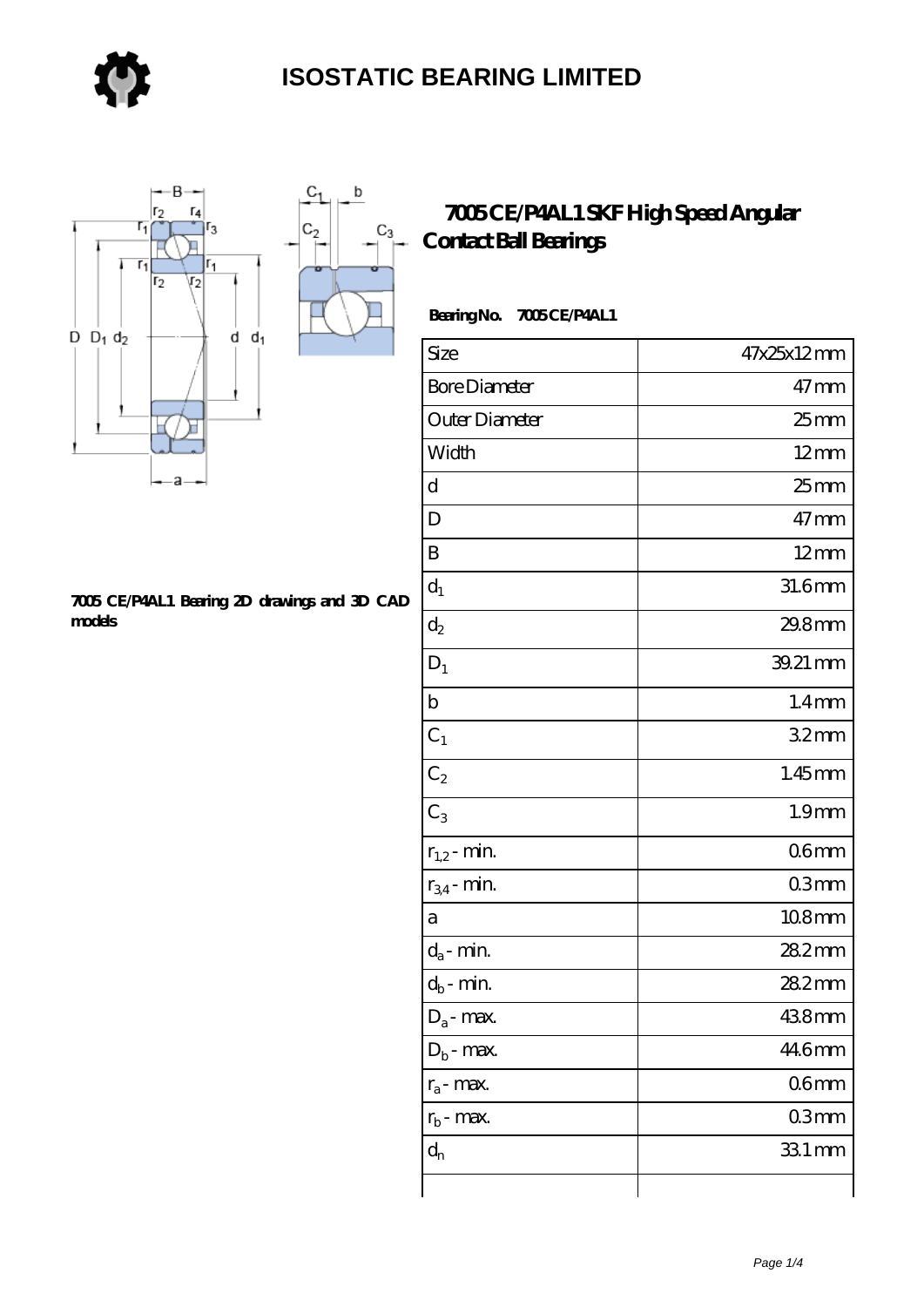

## **[ISOSTATIC BEARING LIMITED](https://store-isabelmarant.com)**

| Basic dynamic load rating-<br>С          | 83kN               |
|------------------------------------------|--------------------|
| Basic static load rating - $C_0$         | 42kN               |
| Fatigue load limit - $P_{\rm u}$         | 0173kN             |
| Limiting speed for grease<br>lubrication | 46000r/min         |
| Limiting speed for oil<br>lubrication    | 70000mm/min        |
| Ball - $D_w$                             | $635$ mm           |
| $Ball - z$                               | 14                 |
| $G_{ref}$                                | 1.3 <sub>cm3</sub> |
| Calculation factor - $f_0$               | 7.5                |
| Preload class $A - G_A$                  | 45N                |
| Preload class $B - G_B$                  | 130N               |
| Preload class $C - G_C$                  | 260N               |
| Calculation factor - f                   | 1.05               |
| Calculation factor - f                   | 1                  |
| Calculation factor - $f_{2A}$            | $\mathbf{1}$       |
| Calculation factor - $f_{2B}$            | 1.03               |
| Calculation factor - $f_{\chi}$          | 1.05               |
| Calculation factor - $f_{HC}$            | 1                  |
| Preload class A                          | 24N/micron         |
| Preload class B                          | 37N/micron         |
| Preload class C                          | 50N/micron         |
| $d_1$                                    | 31.6mm             |
| $\mathrm{d}_2$                           | 29.8mm             |
| $D_1$                                    | 39.21 mm           |
| $C_1$                                    | 32 <sub>mm</sub>   |
| $C_2$                                    | $1.45$ mm          |
| $C_3$                                    | 1.9 <sub>mm</sub>  |
| $r_{1,2}$ min.                           | 06 <sub>mm</sub>   |
|                                          |                    |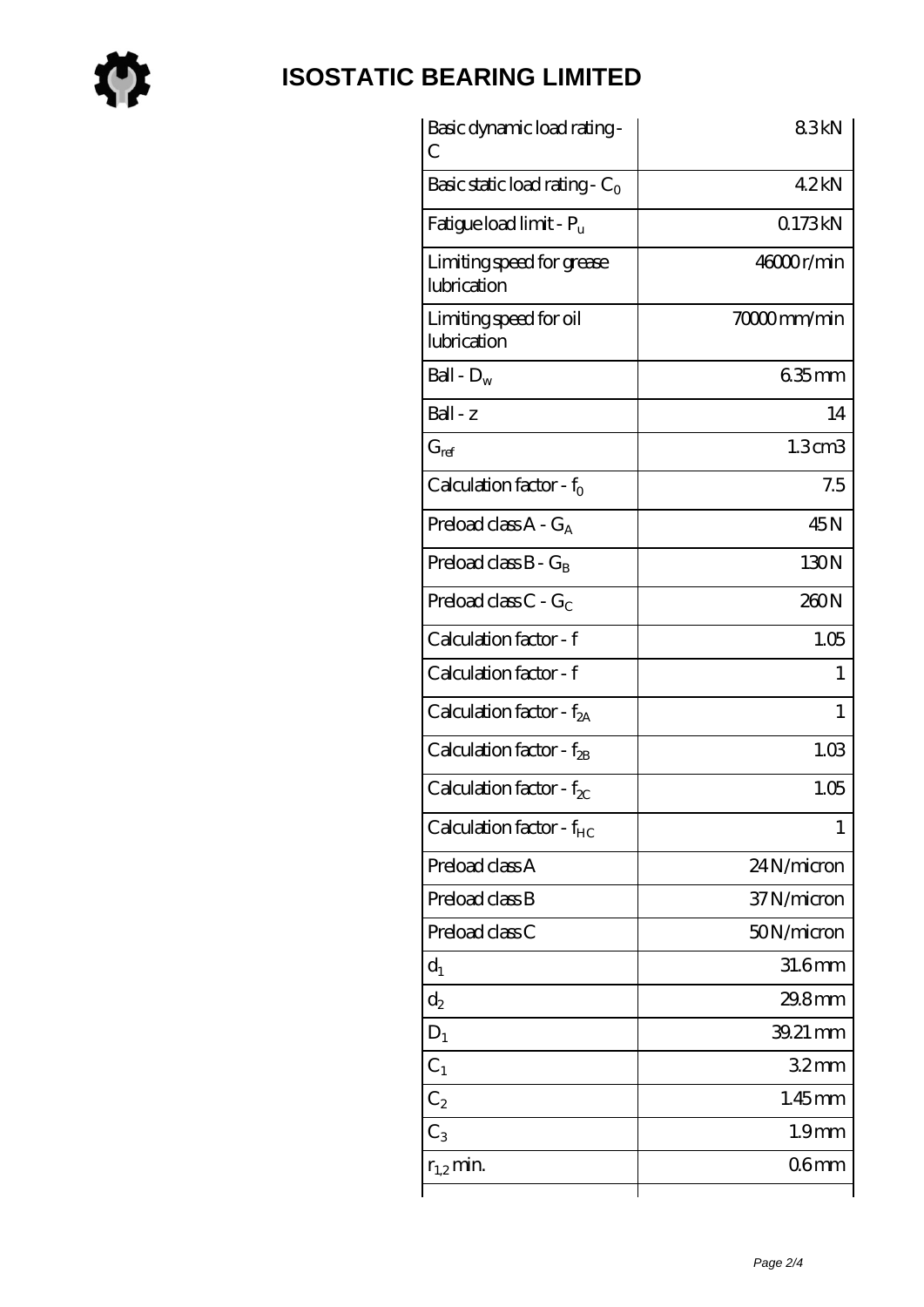

### **[ISOSTATIC BEARING LIMITED](https://store-isabelmarant.com)**

| $r_{34}$ min.                               | 03mm                          |
|---------------------------------------------|-------------------------------|
| $d_{a}$ min.                                | $282$ mm                      |
| $d_b$ min.                                  | 282mm                         |
| $D_a$ max.                                  | 438mm                         |
| $Db$ max.                                   | 446mm                         |
| $r_a$ max.                                  | 06 <sub>mm</sub>              |
| $rb$ max.                                   | 03mm                          |
| $d_{n}$                                     | 33.1 mm                       |
| Basic dynamic load rating C                 | 832kN                         |
| Basic static load rating $C_0$              | 415kN                         |
| Fatigue load limit Pu                       | 0173kN                        |
| Attainable speed for grease<br>lubrication  | 46000r/min                    |
| Attainable speed for oil-air<br>lubrication | 70000r/min                    |
| Ball diameter $D_w$                         | 635mm                         |
| Number of balls z                           | 14                            |
| Reference grease quantity<br>$G_{ref}$      | 1.3 <sup>cm<sup>3</sup></sup> |
| Preload class A $G_A$                       | 45N                           |
| Static axial stiffness, preload<br>classA   | $24N/\mu$ m                   |
| Preload class $BG_B$                        | 130N                          |
| Static axial stiffness, preload<br>classB   | $37N/\mu$ m                   |
| Preload class C $G_C$                       | 260N                          |
| Static axial stiffness, preload<br>classC   | 50N/μ m                       |
| Calculation factor f                        | 1.05                          |
| Calculation factor $f_1$                    | 1                             |
| Calculation factor $f_{2A}$                 | 1                             |
| Calculation factor $f_{\rm 2B}$             | 1.03                          |
| Calculation factor $f_{\chi}$               | 1.05                          |
| Calculation factor $f_{HC}$                 | 1                             |
|                                             |                               |